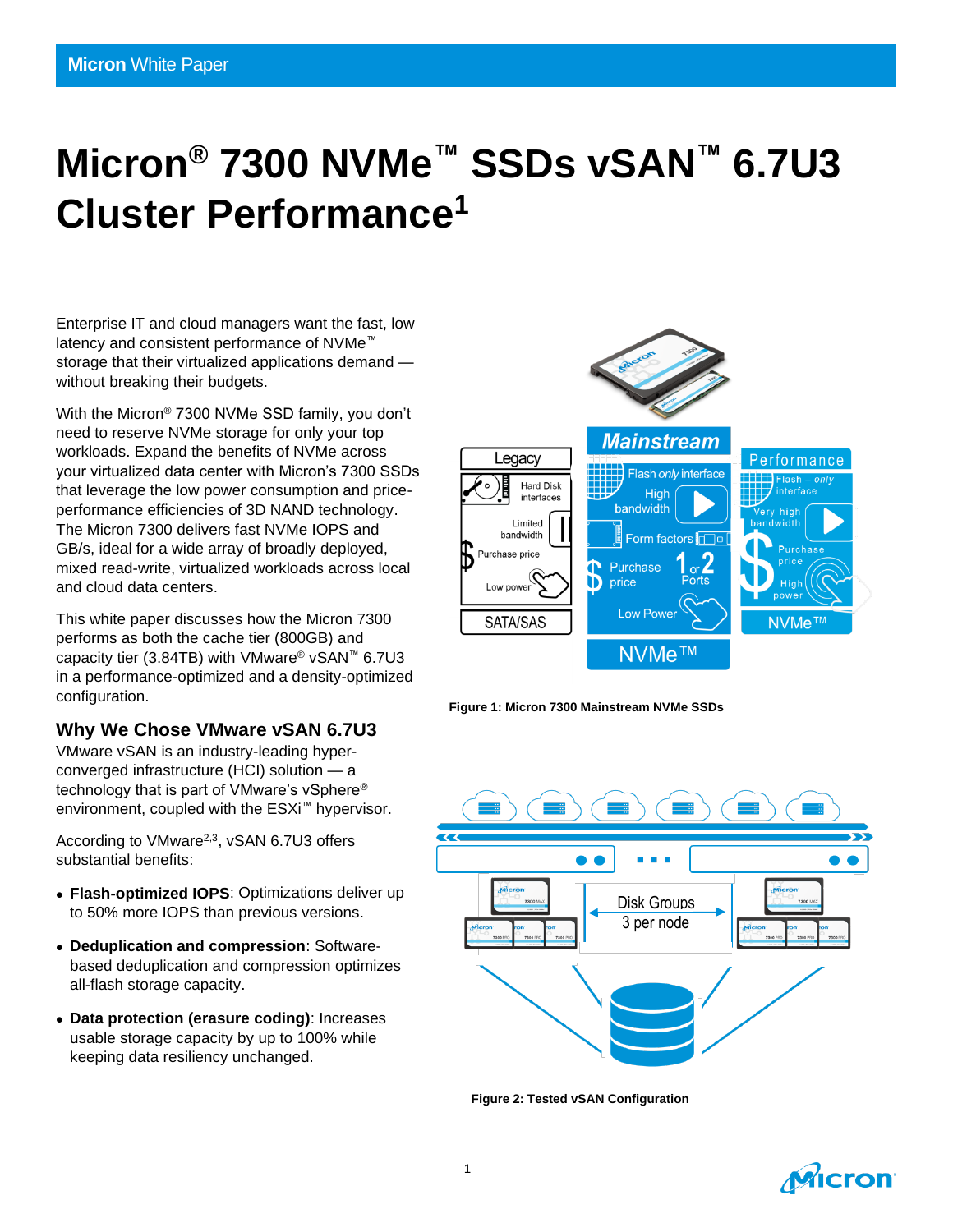# Hardware Components

#### **Micron 7300 NVMe SSDs**

This vSAN configuration is built on the Micron 7300 MAX and 7300 PRO enterprise NVMe SSDs (the 7300 MAX used for the cache tier and the 7300 PRO used in the capacity tier). The configuration also utilizes Micron DRAM (the details of which are not discussed in this document).

| SSD            | <b>Tier</b> | Random Read  | <b>Random Write</b> |            | Read Throughput Endurance (TBW) |
|----------------|-------------|--------------|---------------------|------------|---------------------------------|
| 7300 MAX 800GB | Cache       | 220,000 IOPS | 60,000 IOPS         | 3.000 MB/s | $4.5$ PB+                       |
| 7300 PRO 3.8TB | Capacitv    | 520,000 IOPS | 70,000 IOPS         | 3.000 MB/s | $9.8$ PB+                       |

**Table 1: 7300 NVMe SSD Specifications**

There are three nodes in the test cluster, with three disk groups per node. Each disk group consists of four 7300 NVMe SSDs:

- Cache Tier: One 7300 MAX, 800GB
- Capacity Tier: Three 7300 PRO, 3.8TB

#### **Server Platforms**

This solution utilizes 2 rack-unit (2U), dual-socket x86 servers based on the Intel® Purley platform. Each server is configured with two Intel Gold 6142 processors, each with 16 cores operating at 2.60 GHz. These processors align with VMware's AF-8 minimum requirements (VMware's nomenclature for a large-sized all-flash configuration).

# vSAN Storage

#### **vSAN Storage Operations**

vSAN uses a two-tier storage architecture, where all write operations are sent to the cache tier and are subsequently de-staged to the capacity tier over time. Each disk group supports up to 600GB of cache tier storage and up to five disk groups per host.

#### **vSAN Configurations: All-Flash and Hybrid**

vSAN can operate in two modes:

- **Hybrid**: SSDs are used for the cache tier and rotating media for the capacity tier.
- **All-Flash**: SSDs are used for both the cache and capacity tiers

With a hybrid configuration, the cache tier is used as both a read and write cache, keeping hot data in the cache to improve hybrid design performance. In a hybrid configuration, vSAN dedicates 70% of the total storage space for the capacity tier and the remaining 30% is dedicated for the write buffer.

vSAN offers multiple options to define a storage policy. Testing performance-focused and density-focused configurations using both 100% write and 100% read enables inferring approximate performance based on deployment goals and workload I/O patterns

In an all-flash configuration, vSAN uses 100% of the total storage space for a write buffer, with no read cache.

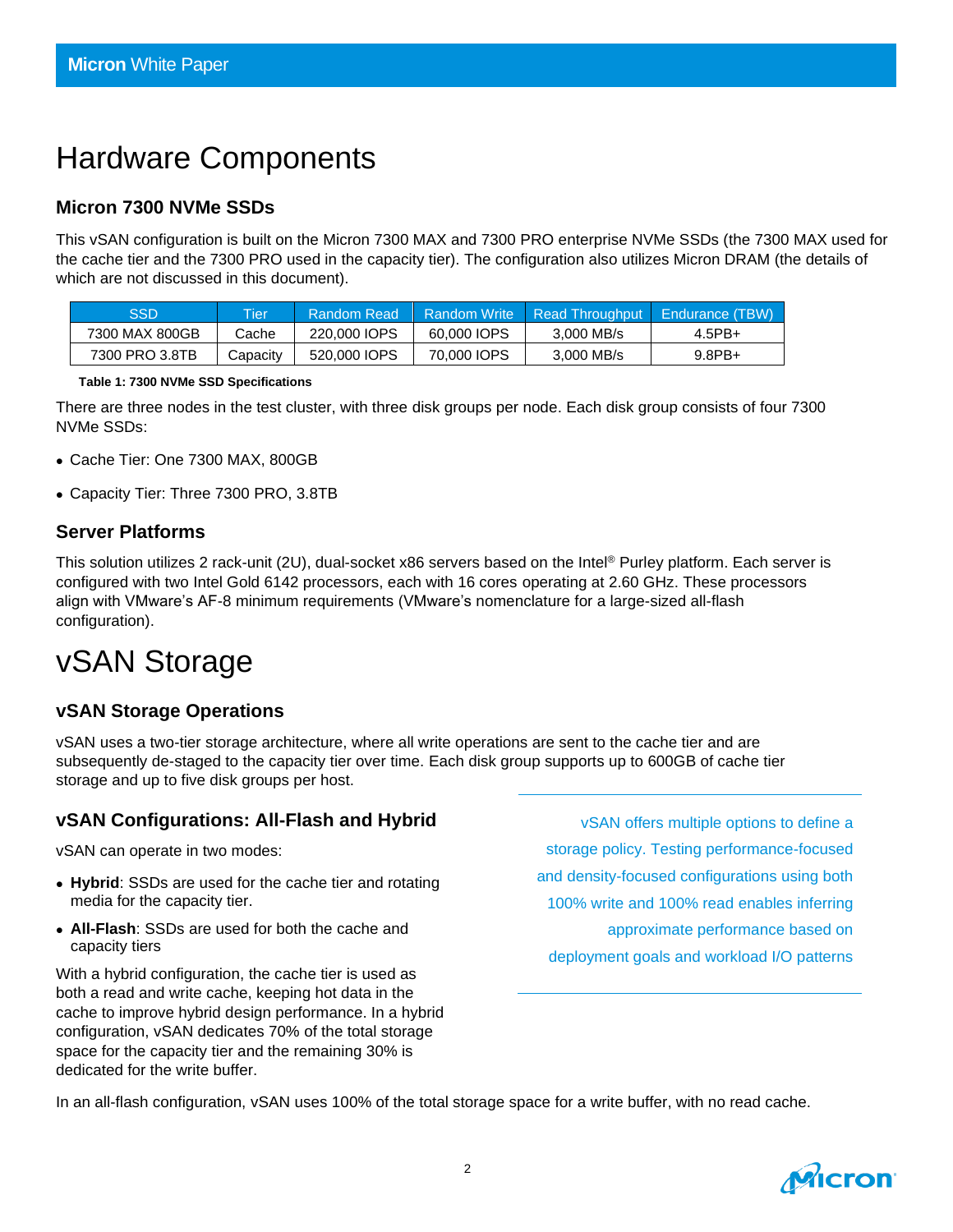#### **vSAN Storage Policies**

vSAN offers multiple options to define your storage policy. Tables 2 and 3 show the storage policies tested in this document. For each configuration, four different workload profiles were run, generating 4K and 128K random read and write I/O. Since read and write performance typically differ drastically, both 0% read and 100% read were tested.

| <b>Configuration</b> | <b>FT Method</b>             | Checksum | Dedupe+Compression |
|----------------------|------------------------------|----------|--------------------|
| Performance          | RAID-1 (Mirroring)           | Yes      | No                 |
| Density              | RAID-5/6 (Erasure<br>Coding) | Yes      | Yes                |

#### **Table 2: Performance and Density Configuration Details**

The performance configuration offers better performance but requires twice the capacity of the actual data set. The density configuration improves on capacity (only requiring an additional 33% additional raw capacity than the data set requires), but with a performance penalty.

vSAN also defines the failure tolerance method (FTM) and failure to tolerate (FTT). Table 2 shows the additional raw storage needed for each option and the capacity multiplier for each FTM and FTT.

| <b>FTM</b>                | <b>FTT</b> | <b>Raid Level</b> | Data Copies | <b>Capacity Multiplier</b> |
|---------------------------|------------|-------------------|-------------|----------------------------|
| RAID-1 (Mirroring)        |            | RAID-1            |             |                            |
| RAID-1 (Mirroring)        |            | RAID-1            |             |                            |
| RAID-5/6 (Erasure Coding) |            | RAID-5            | $3 + 1p$    | 1.33                       |
| RAID-5/6 (Erasure Coding) |            | RAID-6            | $4 + 2p$    | 1.5                        |

**Table 3: vSAN Fault Tolerations Details**

#### **Deduplication and Compression**

vSAN deduplicates and compresses data in what VMware refers to as a "near-line" process in which both operations execute as part of the same operation while vSAN is destaging from the cache tier to the capacity tier.

During destaging, vSAN creates a hash of each 4K block. If the resulting hash matches the hash of another block in the capacity tier, vSAN does not write the data with the matching hash, but instead writes a pointer to the previously written block.

If the new block's hash does not match an existing block's hash, vSAN will try to compress the block and then write the new block to the capacity tier.



Enabling deduplication and compression shows little capacity gain when the data is incompressible. Furthermore, enabling these features with this type of data may potentially reduce performance. Figure 3 illustrates vSAN's deduplication.

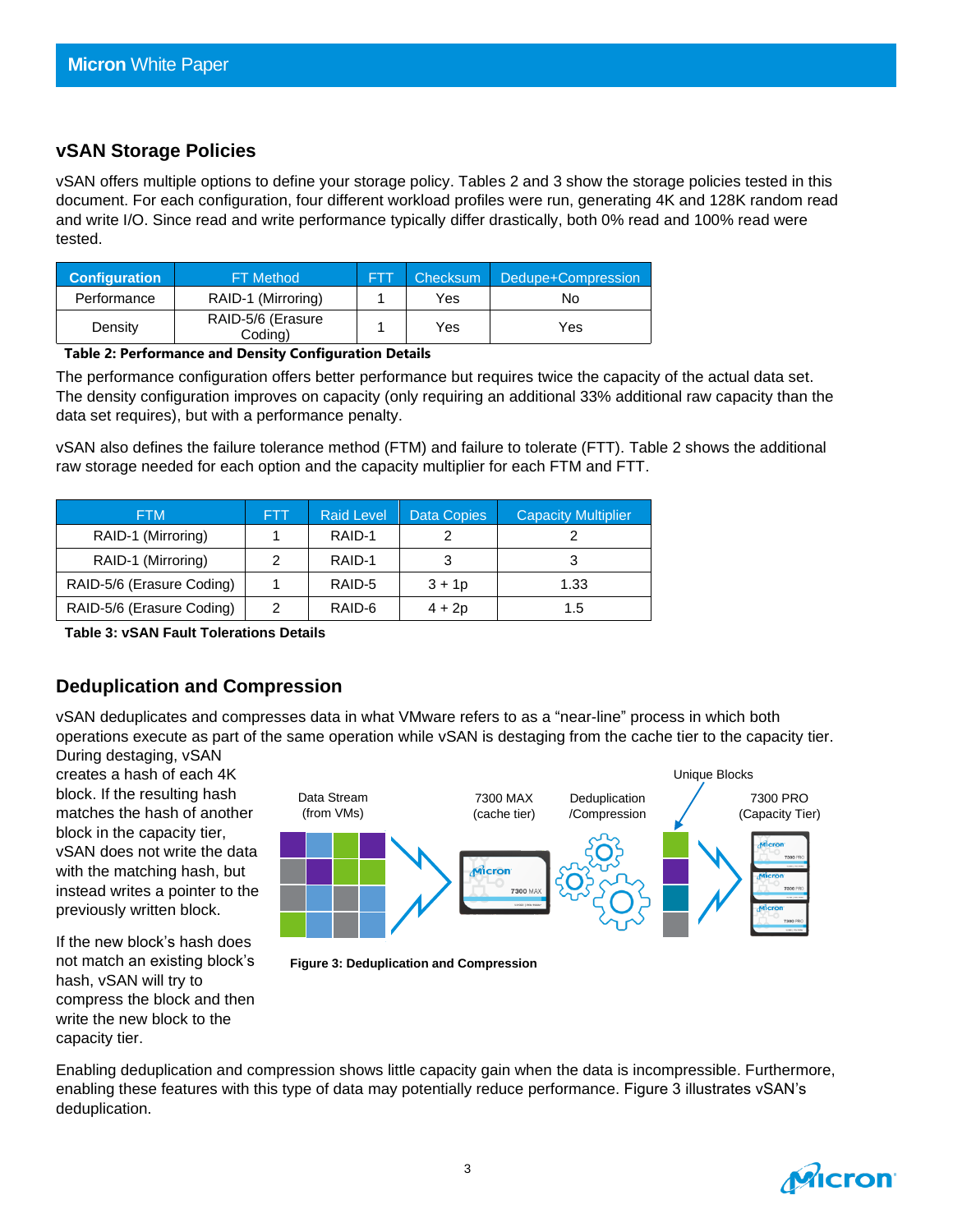### Measured Performance

Tests measuring performance use two working set sizes to show the difference in performance when a working set can fit 100% within the cache tier, and a second in which the working set is too large to fit fully into the cache tier. In this document, we describe the tests where the working set fits in the cache tier as a "cache test" and the tests where the working set exceeds the cache tier capacity (and hence must reside partially in each of the cache and capacity tiers) as a "capacity test."

#### **Cache Test Results**

This comparison uses a working set size that fits completely within the cache (**cache test**). This test eliminates most destaging from the cache tier into the capacity tier.

#### **4K Random Read**

In this case, the density configuration (with deduplication and compression enabled) performing a 100% read I/O profile shows a minor impact on performance, with 6% lower IOPS and 2% higher latency than the results measured using the performance configuration (Figure 4).





Figure 5 shows how the performance changes for a 100% 4K random write test.

As expected, deduplication and compression, as well as RAID-5/6, add significant overhead during write operations, since both options require additional compute operations.

Enabling these two options reduces IOPS by 28% and increases latency by 40%.



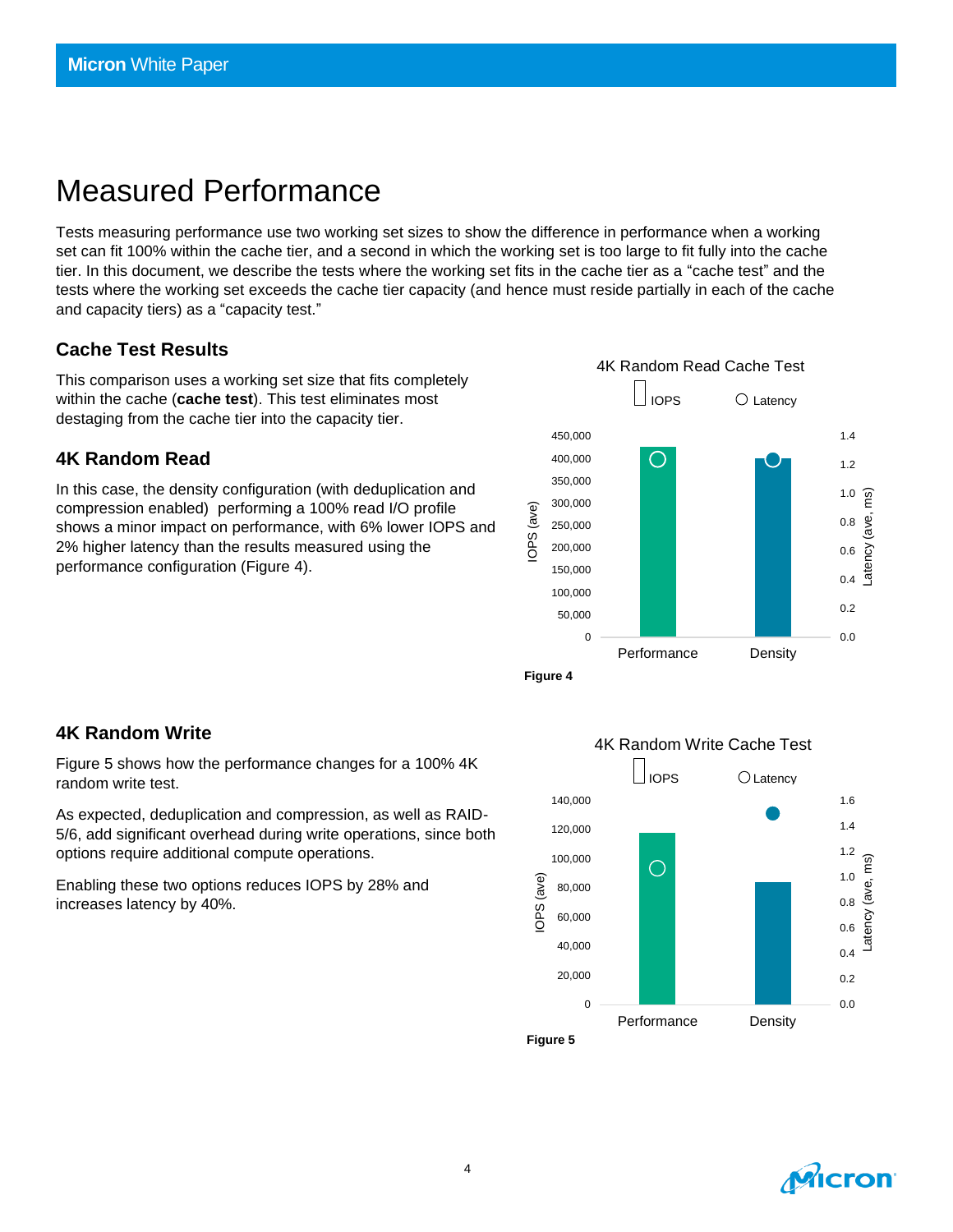#### **128K Sequential Read**

Figure 6 shows the performance of 100% 128K sequential read operations.

This test shows the maximum throughput potential. Therefore, its values are shown in MB/s.

The Performance profile delivers almost 11 GB/s of read performance.

Like with the 4K test, moving to the Density profile has minimal impact on performance, with 10% lower IOPS and 7% higher latency.



#### **128K Sequential Write**

Figure 7 shows the performance of large block, 182K sequential write I/O.

The Performance profile can deliver over 4 GB/s per second while the density profile is significantly lower. The effects of erasure coding and enabling deduplication and compression are readily visible.

When workload I/O is predominantly writing, these features reduce performance substantially.

128K Sequential Write Cache Test



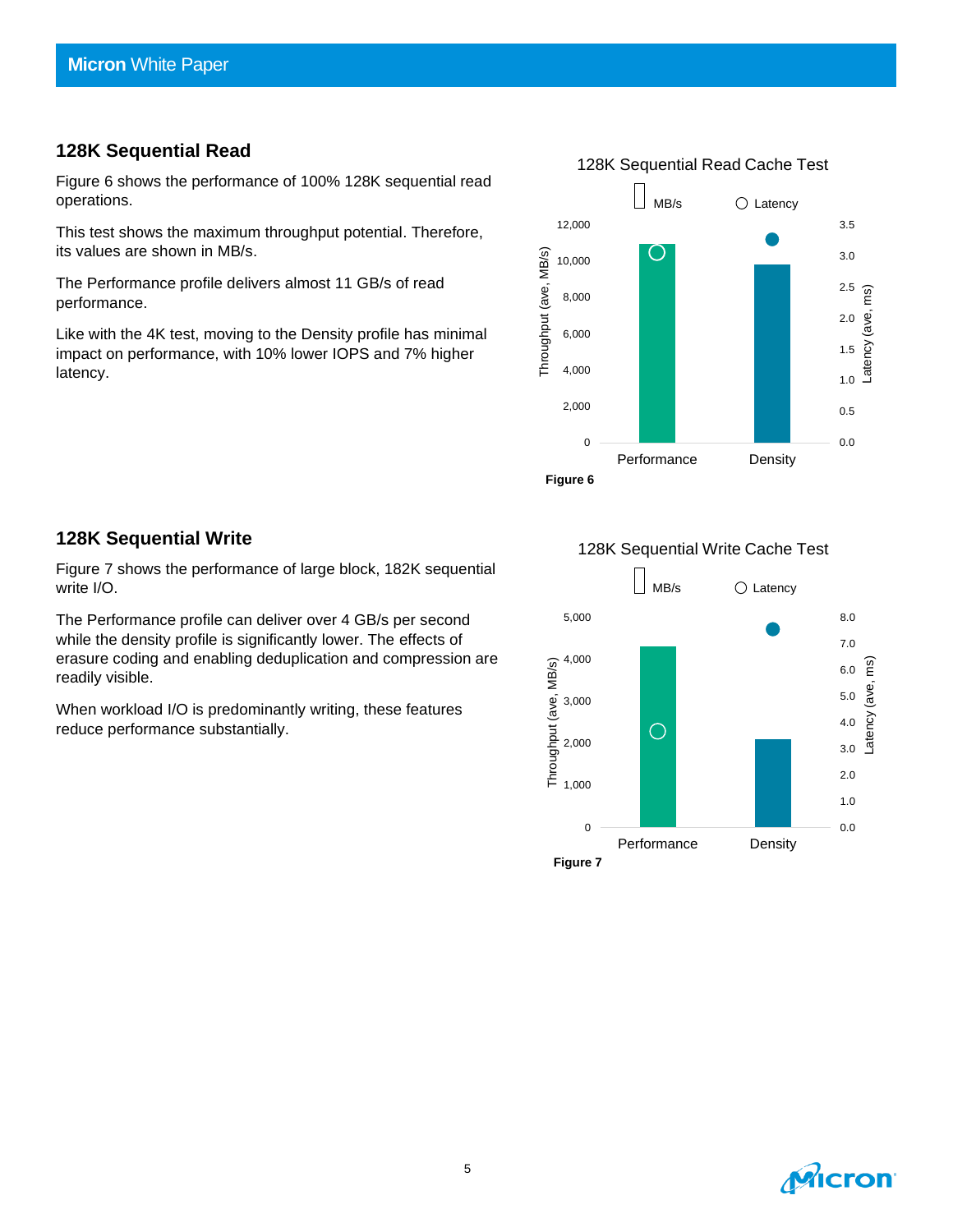#### **Capacity Test Results**

This comparison uses a working set that does not fit entirely into the cache tier, forcing a portion of user data to reside in the capacity tier. There are considerable destaging operations for write-intensive workloads, which reduces performance.

#### **4K Random Read**

Figure 8 shows the performance of a 100% 4K random read capacity test.

The Performance profile yields 422K IOPS, which is close to the performance of the cache test (due to reads being served from the capacity tier).

The Density profile loses minimal performance, with 5% lower IOPS and 4% higher latency compared to the Performance profile.



#### **4K Random Write**

Figure 9 shows the performance of 4K random write with the large working set size.

As seen in cache tests (Figure 9), we see a large decrease in performance when enabling RAID-5/6 and deduplication and compression.

Switching from the Performance profile to the Density profile reduces IOPS by 39% and increases latency by 67%.



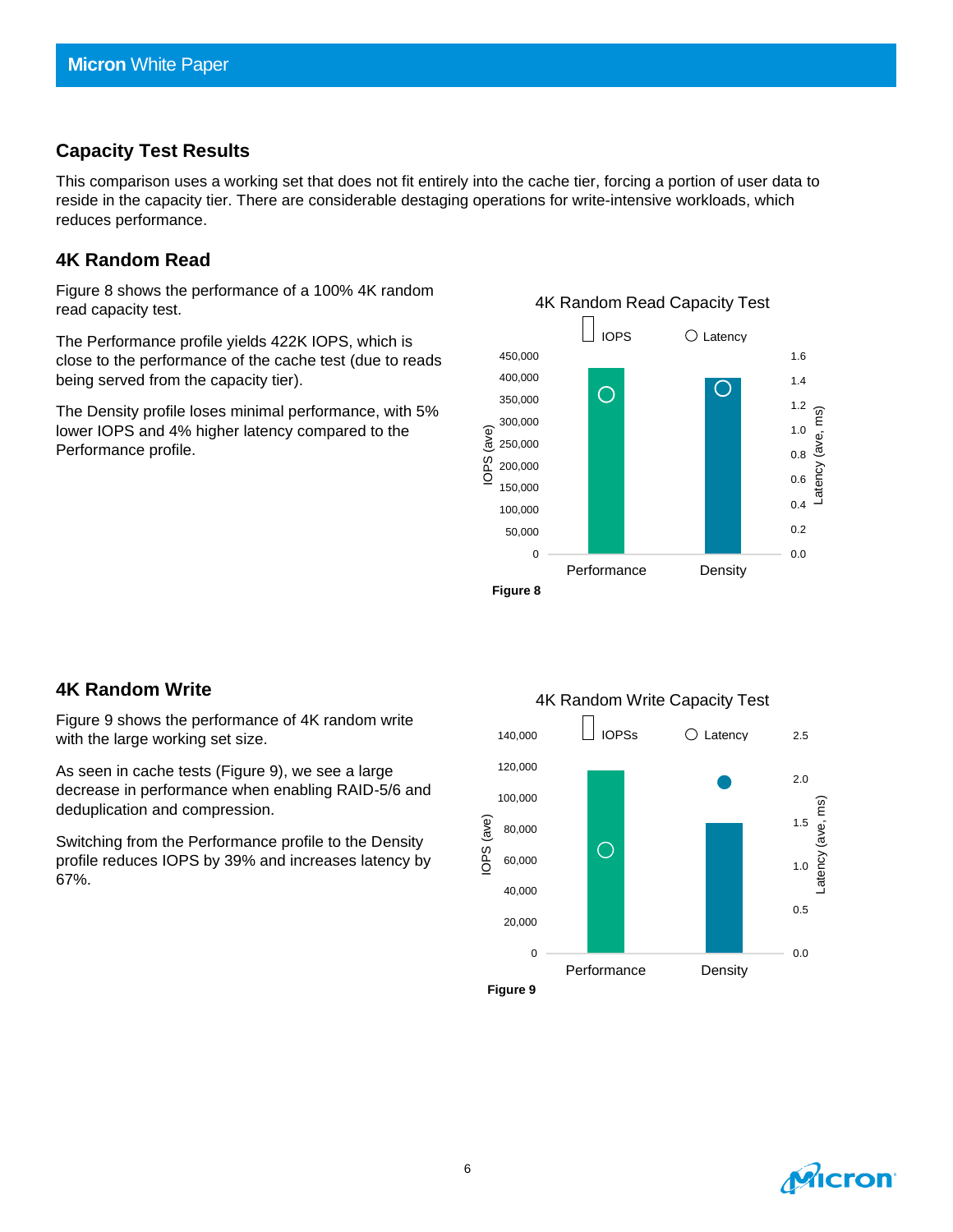#### **128K Sequential Read**

Figure 10 shows a similar trend to the 128K sequential read cache test.

Relative to the Performance profile, the Density profile shows a performance reduction of 9% and a latency increase of 9%.



#### **128K Sequential Write**

Figure 11 shows that enabling RAID-5/6 and deduplication and compression has a very large performance penalty for write I/O.

Here we see a 58% performance reduction and a 2.36X latency increase.

This workload has the largest performance difference between the Performance and Density Profile. If the target workload consists primarily of large block sequential writes, enabling these features may lead to undesirable results.

### **Conclusion**

**Figure 11**

The test cases show that the performance of your vSAN cluster is highly dependent on your working set size, read/write ratio, and storage policy.

When the working set fits in the cache tier, a higher performance is typically observed. Conversely, working set sizes that exceed the cache tier size typically result in lower performance.

As expected, a RAID-5/6 erasure coding configuration with deduplication and compression enabled shows decreased performance relative to RAID-1 mirroring, but only for write operations. Hence, read-heavy workloads that require a large amount of capacity may be beneficial to enable these features.





128K Sequential Write Capacity Test